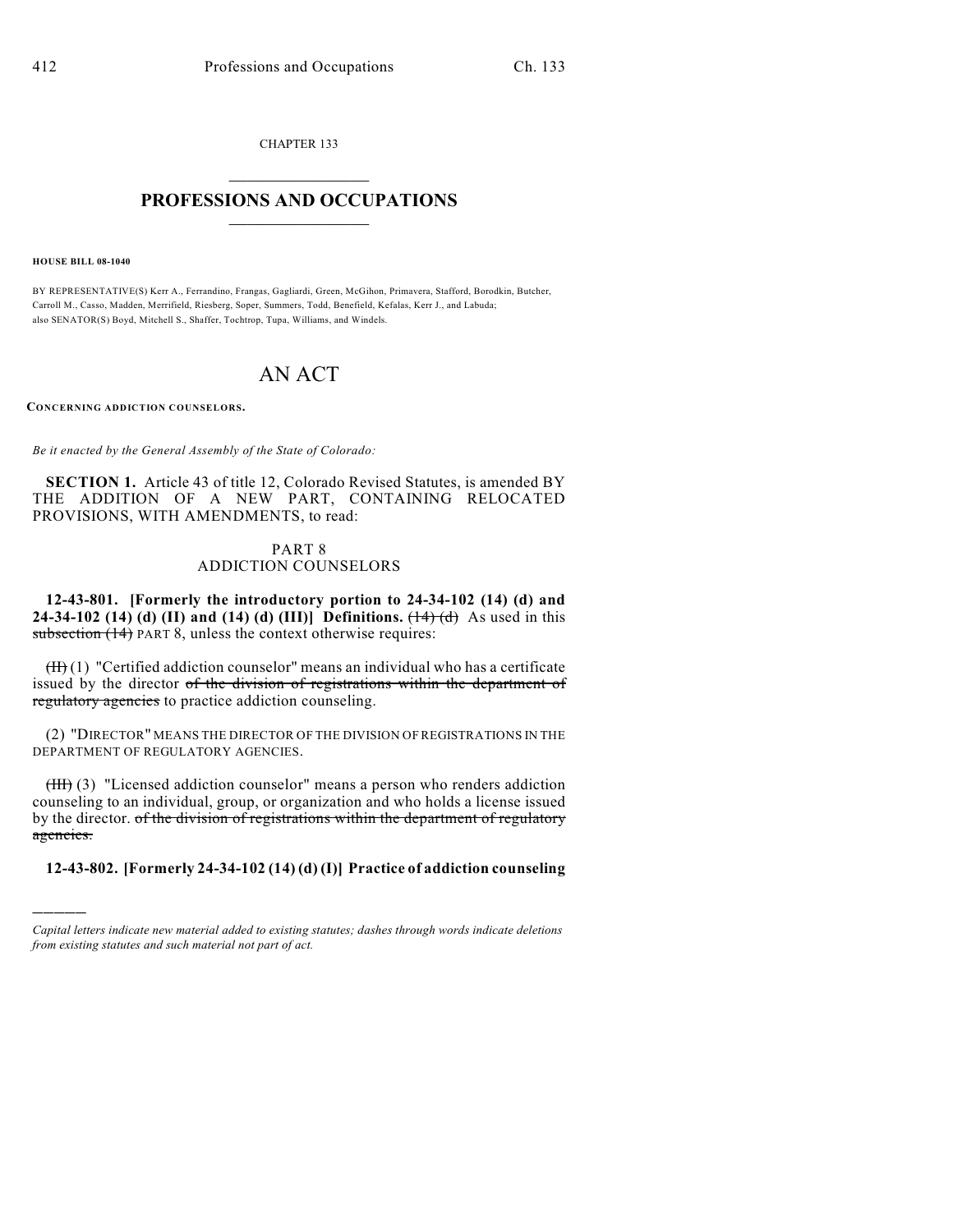**defined.**  $(14)(d)(f)(1)$  FOR THE PURPOSES OF THIS PART 8, "addiction counseling" consists of the application of general counseling theories and treatment methods adopted specifically for alcohol and drug theory and research for the express purpose of treating alcohol and drug problems. Addiction counseling includes, but is not limited to, the following:

 $(A)$  (a) Screening clients by means of a process in which a client is determined to be an appropriate candidate and eligible for admission to a particular program of treatment;

 $(\overrightarrow{B})$  (b) An intake assessment through an administrative and initial interview for admission into a treatment program;

 $(\epsilon)$  (c) Orientation to describe to the client the general nature and goals of the program and the client's rights in accordance with section  $12-43-214$ ; C.R.S.;

 $(D)$  (d) An assessment including those procedures by which an addiction counselor identifies and evaluates a client's strengths, weaknesses, problems, and needs in preparation of a treatment plan;

 $(E)$  (e) A treatment plan that includes identification of the problems necessitating resolution, establishment of short-term and long-term goals, and the establishment of a treatment process;

 $(f<sup>F</sup>)$  (f) Counseling that encompasses the use of special skills to assist individuals, families, or groups in achieving objectives established in the treatment plan;

(G) (g) Case management activities that bring together services, agencies, resources, or individuals for the purpose of achieving the goals outlined in the treatment plan;

 $(H)$  (h) Crisis intervention that responds to a client's needs during acute emotional or physical distress;

 $(H)$  (i) Client education to provide information to an individual or group concerning alcohol or drug abuse and the available services and resources;

 $(H)$  (j) Referring a client to support systems, community resources, or health care professionals to assist the client with needs that may not be met by the addiction counselor;

 $(K)$  (k) Reporting and record-keeping to chart the results of an assessment and treatment plan, including the preparation of reports, progress notes, discharge summaries, and other client-related data;

 $(H)$  (l) Consulting with other addiction counselors, health care professionals, or mental health professionals to ensure comprehensive and quality care for the client; and

 $(M)$  (m) The maintenance of the ethical addiction counselor-client relationships pursuant to subparagraph  $(W)$  of paragraph  $(a)$  of this subsection  $(14)$  SECTION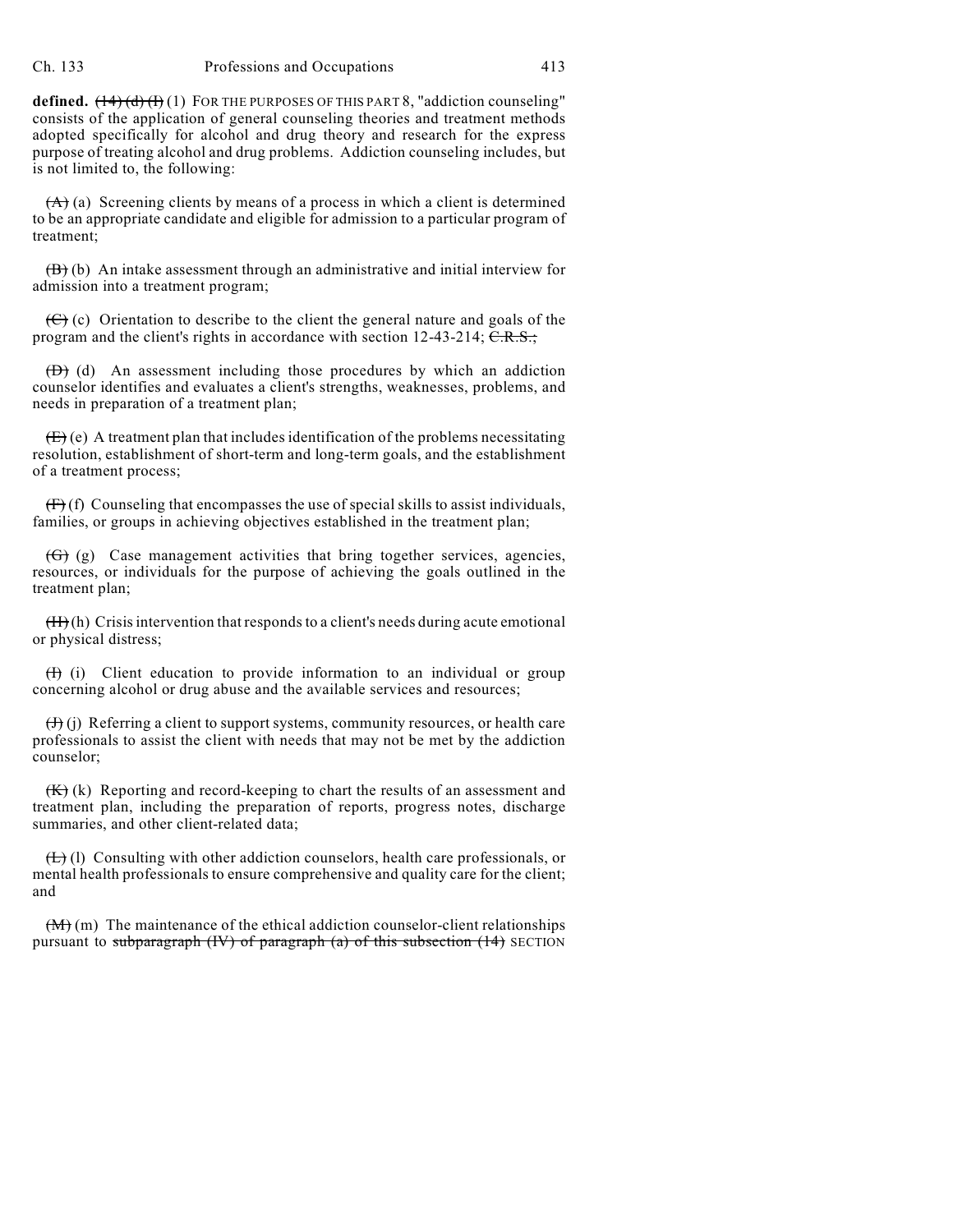## 12-43-803 (2) (d).

**12-43-803. [Formerly 24-34-102 (14) (a)] Licensure or certification of** addiction counselors - authority of director - rules.  $(\frac{14}{a})(1)$   $\Theta$ n and after July 1, 1998, the authority vested in the department of human services and the board of human services THE DIRECTOR IS AUTHORIZED to certify and discipline certified or licensed addiction counselors. is transferred to the director of the division of registrations in the department of regulatory agencies. The department of human services and board of human services THE DIVISION OF ALCOHOL AND DRUG ABUSE IN THE DEPARTMENT OF HUMAN SERVICES shall continue to exercise all other rights, powers, duties, functions, and obligations vested in those entities concerning certified or licensed addiction counselors pursuant to part 2 of article 1 of title 25, C.R.S.

(2) The director of the division of registrations may promulgate rules, which shall include, but shall not be limited to:

 $(H)$  (a) A requirement that addiction counselors, in order to participate in public programs or to provide purchased services and certification requirements therefor, shall meet standards established by the board of human services by rule. In addition to addiction counselors specifically authorized to be certified or licensed for approved programs pursuant to part  $2$  of article 1 of title  $25, C.R.S.,$  the director of the division of registrations in the department of regulatory agencies may certify or license addiction counselors, upon individual application, in any alcohol or drug abuse treatment program required as a condition of probation under part 2 of article 1.3 of title 18, C.R.S., any alcohol or drug abuse program administered by the division of adult services under part 1 of article 2 of title 17, C.R.S., any community corrections facility or program administered under article 27 of title 17, C.R.S., and any alcohol or drug abuse treatment program administered by the division of youth corrections under title 19, C.R.S.

(II) (b) Fees to be charged for addiction counselor certification, licensure, and renewal. The amount assessed shall be sufficient to cover a portion of the costs of administering such certification, licensure, and testing, and the moneys collected after June  $30$ ,  $1998$ , shall be deposited in the division of registrations cash fund created in section 24-34-105 (2) (b) (I), C.R.S. Additional funding may be obtained from general, cash, or federal funds otherwise appropriated to the division of registrations in the department of regulatory agencies.

(III) (c) A requirement that addiction counselors shall comply with section  $12-43-222$  C.R.S., in order to obtain and maintain certification or licensure;

 $(HV)(d)$  Procedures for disciplinary actions against certified or licensed addiction counselors for prohibited or unlawful acts, which procedures are consistent with the procedures established in sections  $12-43-212$ , SECTIONS 12-43-212, 12-43-217, 12-43-221, 12-43-223, 12-43-224, 12-43-225, 12-43-226, and 12-43-227. C.R.S.

(3) IN ADDITION TO ADDICTION COUNSELORS SPECIFICALLY AUTHORIZED TO BE CERTIFIED OR LICENSED FOR APPROVED PROGRAMS PURSUANT TO PART 2 OF ARTICLE 1 OF TITLE 25, C.R.S., THE DIRECTOR MAY CERTIFY OR LICENSE ADDICTION COUNSELORS, UPON INDIVIDUAL APPLICATION, IN ANY ALCOHOL OR DRUG ABUSE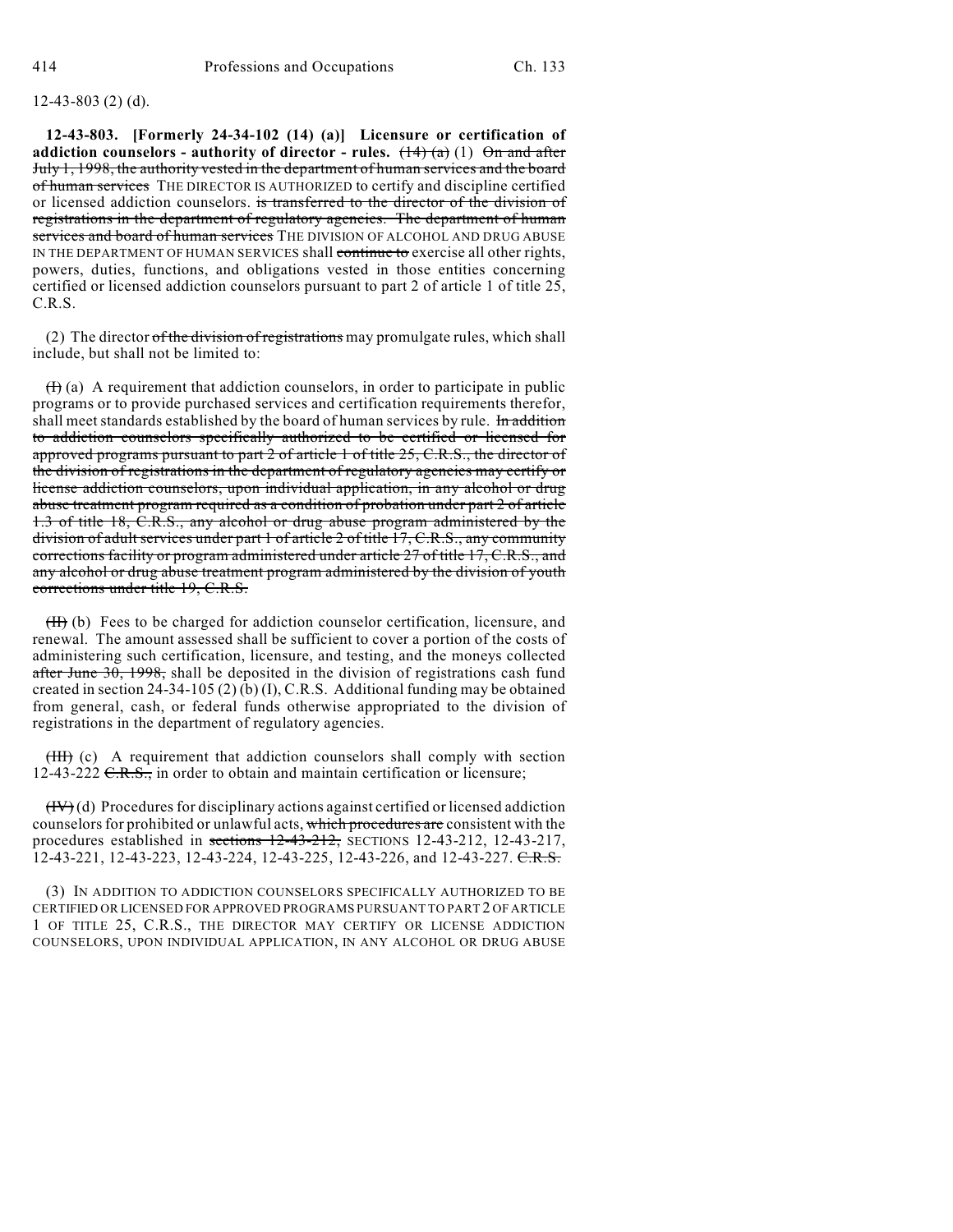TREATMENT PROGRAM REQUIRED AS A CONDITION OF PROBATION UNDER PART 2 OF ARTICLE 1.3 OF TITLE 18, C.R.S., ANY ALCOHOL OR DRUG ABUSE PROGRAM ADMINISTERED BY THE DIVISION OF ADULT SERVICES UNDER PART 1 OF ARTICLE 2 OF TITLE 17, C.R.S., ANY COMMUNITY CORRECTIONS FACILITY OR PROGRAM ADMINISTERED UNDER ARTICLE 27 OF TITLE 17,C.R.S., AND ANY ALCOHOL OR DRUG ABUSE TREATMENT PROGRAM ADMINISTERED BY THE DIVISION OF YOUTH CORRECTIONS UNDER TITLE 19, C.R.S.

**12-43-804. [Formerly 24-34-102 (14) (b) and (14) (c)] Procedures and requirements for license.** (14) (b) (I) (1) **Procedures and requirements for licensure for addiction counselors.** Rules promulgated by the director of the division of registrations PURSUANT TO THIS PART 8 shall be consistent with the educational requirements necessary to comply with uniform educational standards set by the national association of alcoholism and drug abuse counselors FOR ADDICTION PROFESSIONALS or its successor organization. and such THE requirements shall include:

 $(A)$  (a) Meeting the requirements for a certificate of addiction counseling, level III;

(B) (b) Possessing a master's degree in the social sciences or an equivalent program, as determined appropriate by the director; of the division of registrations and

 $(\theta)$  (c) Passing a national  $\theta$  exam EXAMINATION administered by either the national association of alcoholism and drug abuse counselors FOR ADDICTION PROFESSIONALS or the international certification reciprocity consortium, or by the successor of either organization.

 $(H)$  (2) (a) The following persons, who shall be in good standing in their professions, may provide addiction counseling without becoming licensed pursuant to this subsection (14) PART 8:

 $(A)$  (I) Any PERSON WHO IS licensed or registered AS A health care professional pursuant to article 36 OR 38 or 43 of title 12, C.R.S., OF THIS TITLE OR PARTS 3, 4, 5, OR 6 OF THIS ARTICLE AND IS acting within such professional's HIS OR HER scope of practice;

 $(\overline{B})$  (II) School psychologists pursuant to part 2 of article 60.5 of title 22, C.R.S., acting within the scope of their employment as school psychologists; and

 $(\bigoplus)(III)$  Certified addiction counselors.

(III) (b) A person described in subparagraph (II) of this paragraph (b) THIS SUBSECTION (2) shall not use the name, title, or designation of a licensed addiction counselor unless such person is also a licensed addiction counselor.

(IV) (3) On or before January 1, 2002, The director of the division of registrations shall issue a license to any person who:

(a) Holds a valid certification from ISSUED BY the director; of the division of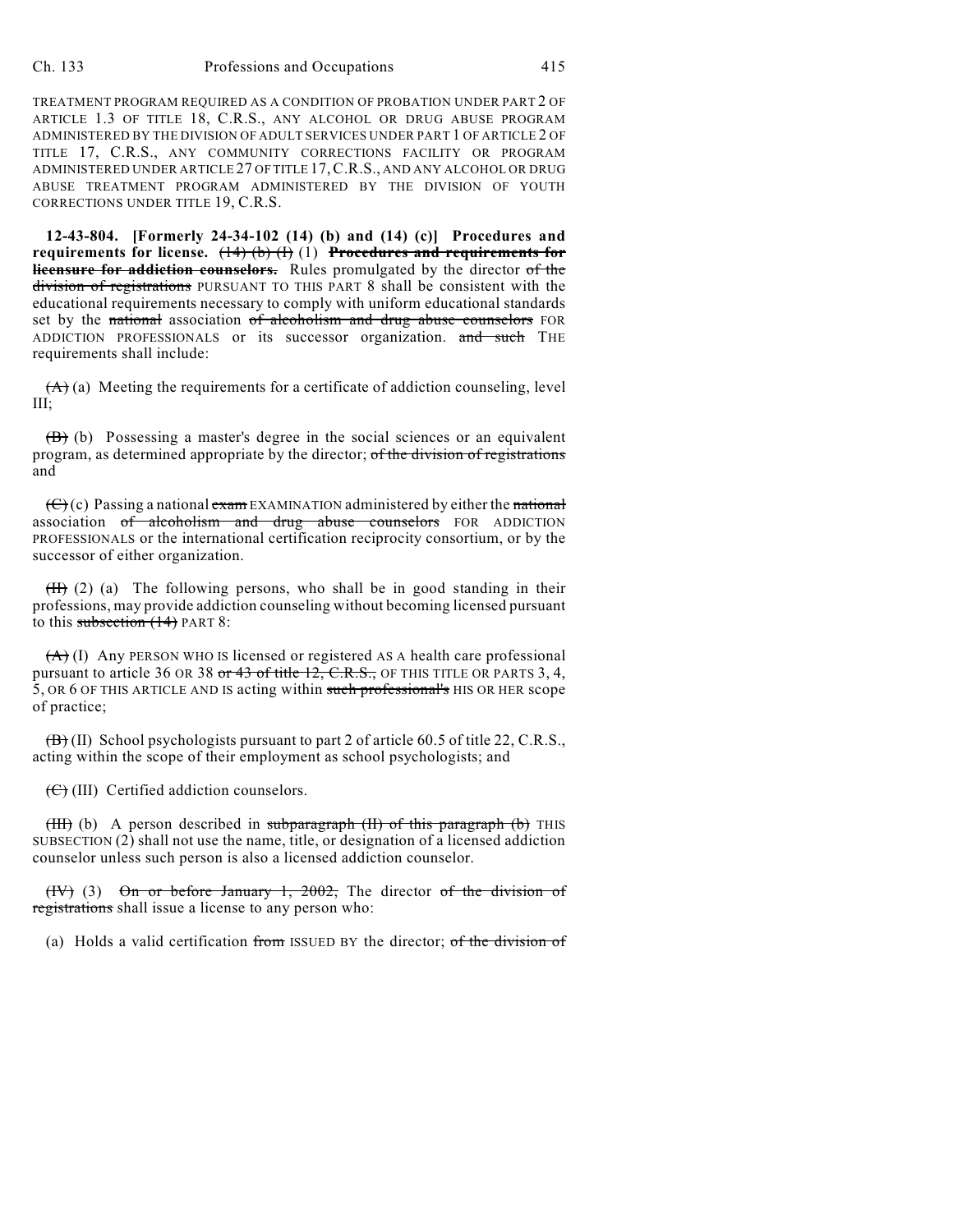registrations as a certified addiction counselor and who:

 $(A)$  (b) Is in good standing with the director;

 $(\overline{B})$  (c) Has submitted an application and application fee; and

(d) HAS SATISFIED THE EDUCATIONAL REQUIREMENTS ESTABLISHED PURSUANT TO SUBSECTION (1) OF THIS SECTION; AND

(C) (e) Agrees to abide by the procedures described in subparagraph (IV) of paragraph (a) of this subsection  $(14)$  SECTION 12-43-803 (2) (d).

 $\overline{(e)}$  (4) Nothing in this subsection  $(14)$  PART 8 shall preclude or eliminate professional practice by a person who is certified as an alcohol counselor level I, II, or III that is within the person's scope of practice.

**SECTION 2.** 12-43-101, Colorado Revised Statutes, is amended to read:

**12-43-101. Legislative declaration.** The general assembly hereby finds and determines that, in order to safeguard the public health, safety, and welfare of the people of this state and in order to protect the people of this state against the unauthorized, unqualified, and improper application of psychotherapy, psychology, social work, marriage and family therapy, and professional counseling, AND ADDICTION COUNSELING, it is necessary that the proper regulatory authorities be established and adequately provided for. The general assembly therefore declares that there shall be established a state board of psychologist examiners, a state board of social work examiners, a state board of marriage and family therapist examiners, and a state board of licensed professional counselor examiners with the authority to license and take disciplinary actions or bring injunctive actions, or both, concerning licensed psychologists, psychologist candidates, licensed social workers, licensed marriage and family therapists, and licensed professional counselors, respectively. There shall also be a state grievance board with the authority to take disciplinary actions or bring injunctive actions, or both, concerning unlicensed psychotherapists. ADDITIONALLY, THE DIRECTOR OF THE DIVISION OF REGISTRATIONS IN THE DEPARTMENT OF REGULATORY AGENCIES IS AUTHORIZED TO CERTIFY AND LICENSE ADDICTION COUNSELORS AND TAKE DISCIPLINARY ACTIONS OR BRING INJUNCTIVE ACTIONS, OR BOTH, CONCERNING ADDICTION COUNSELORS.

**SECTION 3.** 12-43-201 (6), Colorado Revised Statutes, is amended, and the said 12-43-201 is further amended BY THE ADDITION OF THE FOLLOWING NEW SUBSECTIONS, to read:

**12-43-201. Definitions - repeal.** As used in this part 2, unless the context otherwise requires:

(1.5) "CERTIFIED ADDICTION COUNSELOR" MEANS A PERSON WHO IS AN ADDICTION COUNSELOR CERTIFIED PURSUANT TO THIS ARTICLE.

(1.7) "DIRECTOR" MEANS THE DIRECTOR OF THE DIVISION OF REGISTRATIONS IN THE DEPARTMENT OF REGULATORY AGENCIES.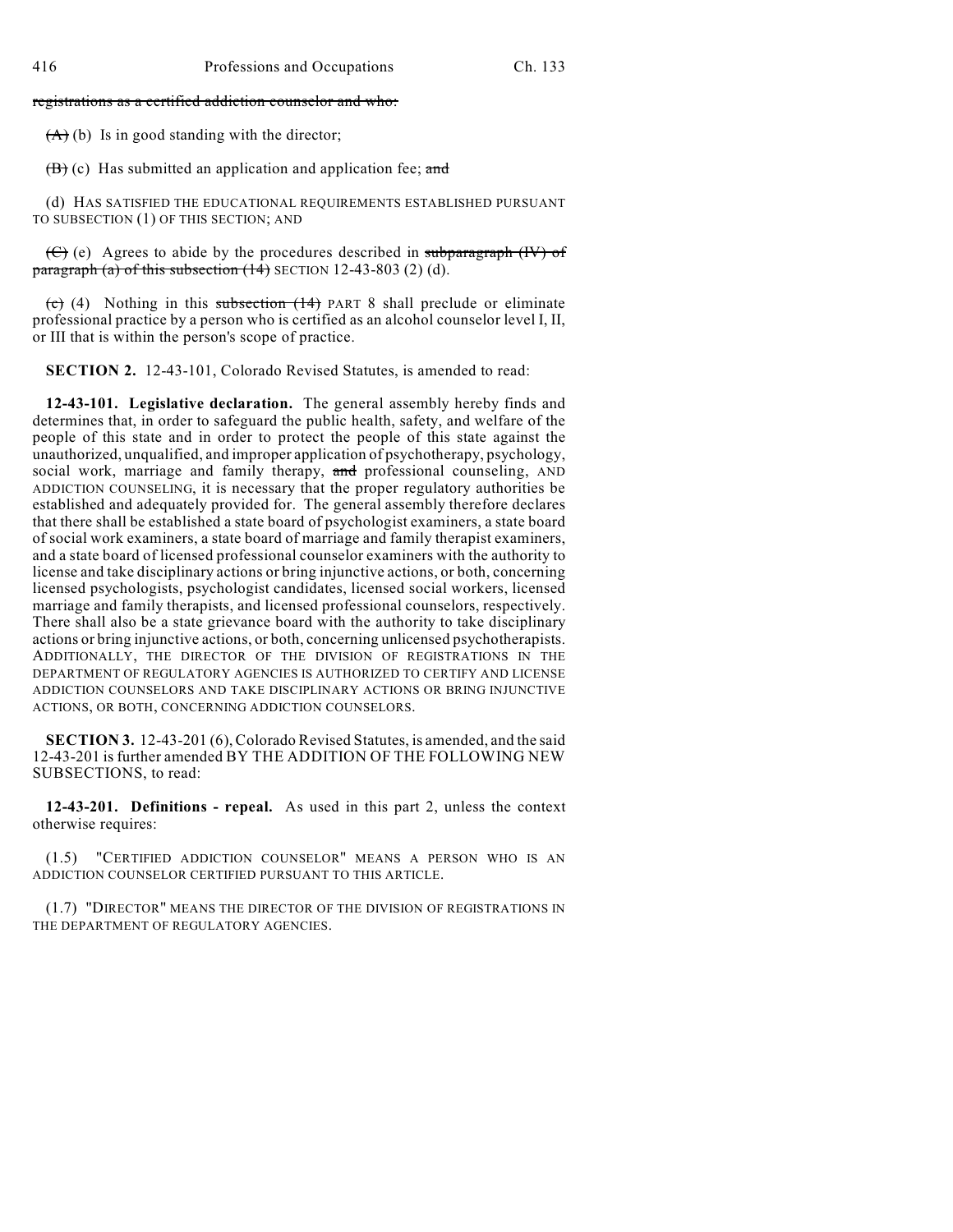(3.5) "LICENSED ADDICTION COUNSELOR" MEANS A PERSON WHO IS AN ADDICTION COUNSELOR LICENSED PURSUANT TO THIS ARTICLE.

(6) "Licensee" means a psychologist, social worker, marriage and family therapist, or licensed professional counselor, OR ADDICTION COUNSELOR licensed, CERTIFIED, or registered pursuant to this article.

**SECTION 4.** 12-43-202, Colorado Revised Statutes, is amended to read:

**12-43-202. Practice outside of or beyond professional training, experience, or competence.** Notwithstanding any other provision of this article, no licensee, registrant, CERTIFICATE HOLDER, or unlicensed psychotherapist is authorized to practice outside of or beyond his or her area of training, experience, or competence.

**SECTION 5.** 12-43-203 (4), (7), and (11) (a), Colorado Revised Statutes, are amended to read:

**12-43-203. Boards - meetings - duties - powers - removal of members immunity.** (4) Each board AND THE DIRECTOR shall maintain current lists of the names of all licensees, registrants, CERTIFICATE HOLDERS, and unlicensed psychotherapists and records of cases and decisions rendered by the board OR THE DIRECTOR. In addition, each board AND THE DIRECTOR shall keep an accurate record of the results of all examinations for at least five years subsequent to the date of the examination.

(7) (a) THE DIRECTOR AND any member of a board or of a professional review committee authorized by a board OR DIRECTOR, any member of staff to a board,  $\sigma$ committee, OR THE DIRECTOR, any person acting as a witness or consultant to a board, or committee, OR THE DIRECTOR, any witness testifying in a proceeding authorized under this article, and any person who lodges a complaint pursuant to this article shall be immune from liability in any civil action brought against him or her for acts occurring while acting in his or her capacity as THE DIRECTOR, board or committee member, staff, consultant, or witness, respectively, if such individual was acting in good faith within the scope of his or her respective capacity, made a reasonable effort to obtain the facts of the matter as to which he or she acted, and acted in the reasonable belief that the action taken by him or her was warranted by the facts. Any person participating in good faith in lodging a complaint or participating in any investigative or administrative proceeding pursuant to this article shall be immune from any civil or criminal liability that may result from such participation.

(b) Further, any person participating in good faith in the making of a complaint or report, or participating in any investigative or administrative proceeding before the board OR THE DIRECTOR, pursuant to this article, shall be immune from any liability, civil or criminal, that otherwise might result by reason of such action.

(11) (a) A professional review committee may be established pursuant to this subsection (11) to investigate the quality of care being given by a person licensed, registered, CERTIFIED, or regulated pursuant to this article. If such a committee is established, it shall include in its membership at least three persons licensed, registered, CERTIFIED, or regulated under either part 3, 4, 5, 6,  $\overline{or}$  7, OR 8 of this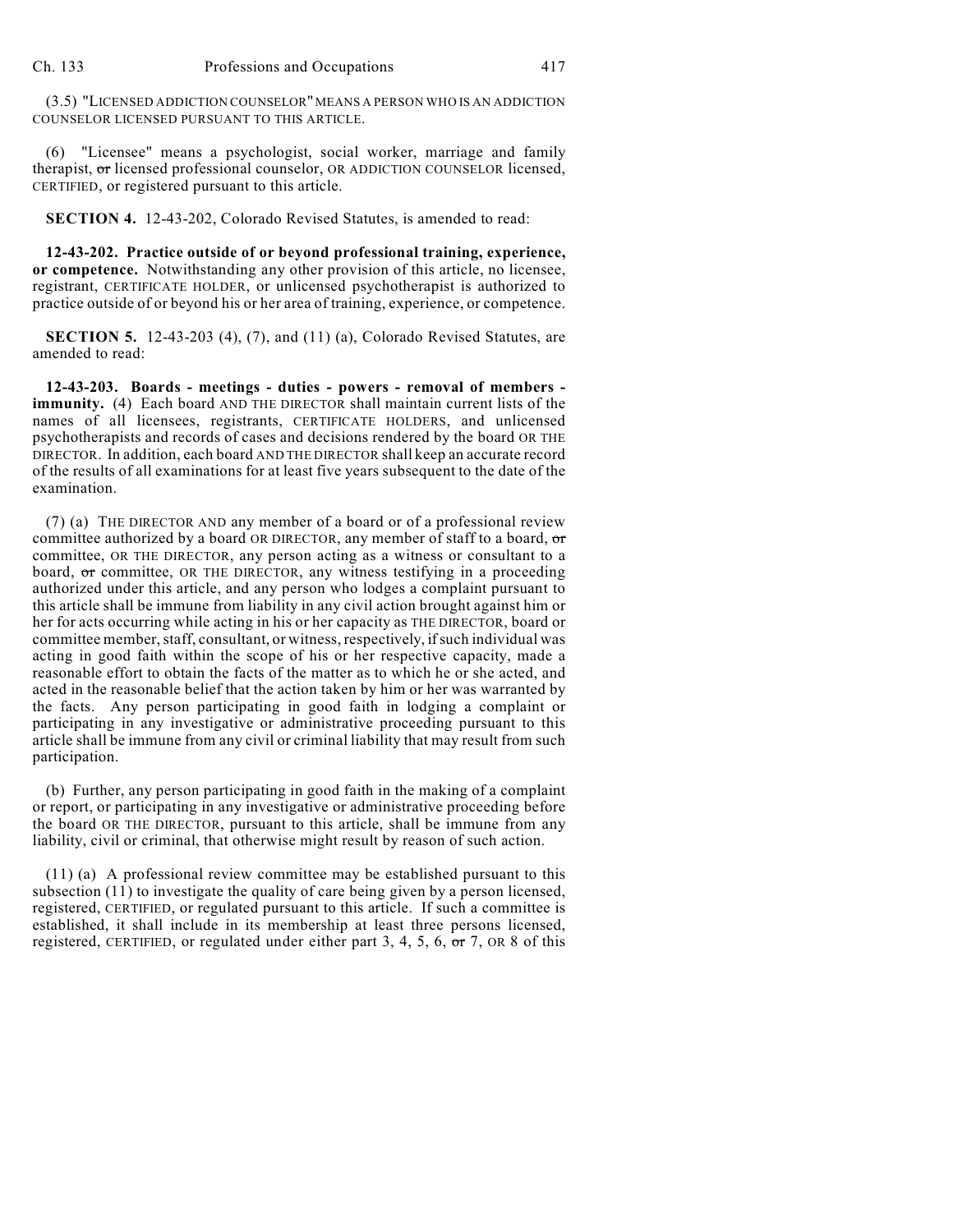article, whichever is applicable, and such persons shall be licensees, registrants, CERTIFICATE HOLDERS, or unlicensed psychotherapists in the same profession as the licensee, registrant, CERTIFICATE HOLDER, or unlicensed psychotherapist who is the subject of a professional review proceeding, but such committee may be authorized to act only by a society or an association of persons licensed, registered, CERTIFIED, or regulated pursuant to this article whose membership includes not less than one-third of the persons licensed, registered, CERTIFIED, or regulated pursuant to part 3, 4, 5, 6, or 7, OR 8 of this article, whichever is applicable, residing in this state if the licensee, registrant, CERTIFICATE HOLDER, or unlicensed psychotherapist whose services are the subject of review is a member of such society or association.

**SECTION 6.** 12-43-204 (3) and (3.5), Colorado Revised Statutes, are amended to read:

**12-43-204. Fees - renewal.** (3) Every person licensed, CERTIFIED, or registered to practice psychology, social work, marriage and family therapy, or professional counseling, OR ADDICTION COUNSELING, or listed in the state grievance board data base, within the state shall renew or reinstate his or her license, certification, or registration pursuant to a schedule established by the director, of the division of registrations within the department of regulatory agencies, and licenses, certifications, and registrations shall be renewed or reinstated pursuant to section 24-34-102 (8), C.R.S. The director of the division of registrations within the department of regulatory agencies may establish renewal fees and delinquency fees for reinstatement pursuant to section 24-34-105, C.R.S. If a person fails to renew his or her license, certification, or registration pursuant to the schedule established by the director, of the division of registrations, such license, certification, or registration shall expire. Any person whose license, certification, or registration has expired shall be subject to the penalties provided in this article or section 24-34-102 (8), C.R.S.

 $(3.5)$  The director of the division of registrations shall coordinate fee setting pursuant to this section so that all licensees, registrants, CERTIFICATE HOLDERS, and unlicensed psychotherapists pay fees as required by this section and section 12-43-702.5 (1).

**SECTION 7.** The introductory portion to 12-43-205 (1) and 12-43-205 (1) (g) and (1) (h), Colorado Revised Statutes, are amended to read:

**12-43-205. Records.** (1) THE DIRECTOR AND each board shall keep a record of its proceedings and a register of all applications for licenses OR CERTIFICATIONS, which shall include:

(g) The date of the action of the DIRECTOR OR board;

(h) Such other information as may be deemed necessary or advisable by the DIRECTOR OR board in aid of the requirements of this section.

**SECTION 8.** 12-43-206, Colorado Revised Statutes, is amended to read:

**12-43-206. Licensure by endorsement.** The board OR THE DIRECTOR, AS APPROPRIATE, may issue a license by endorsement to engage in the practice of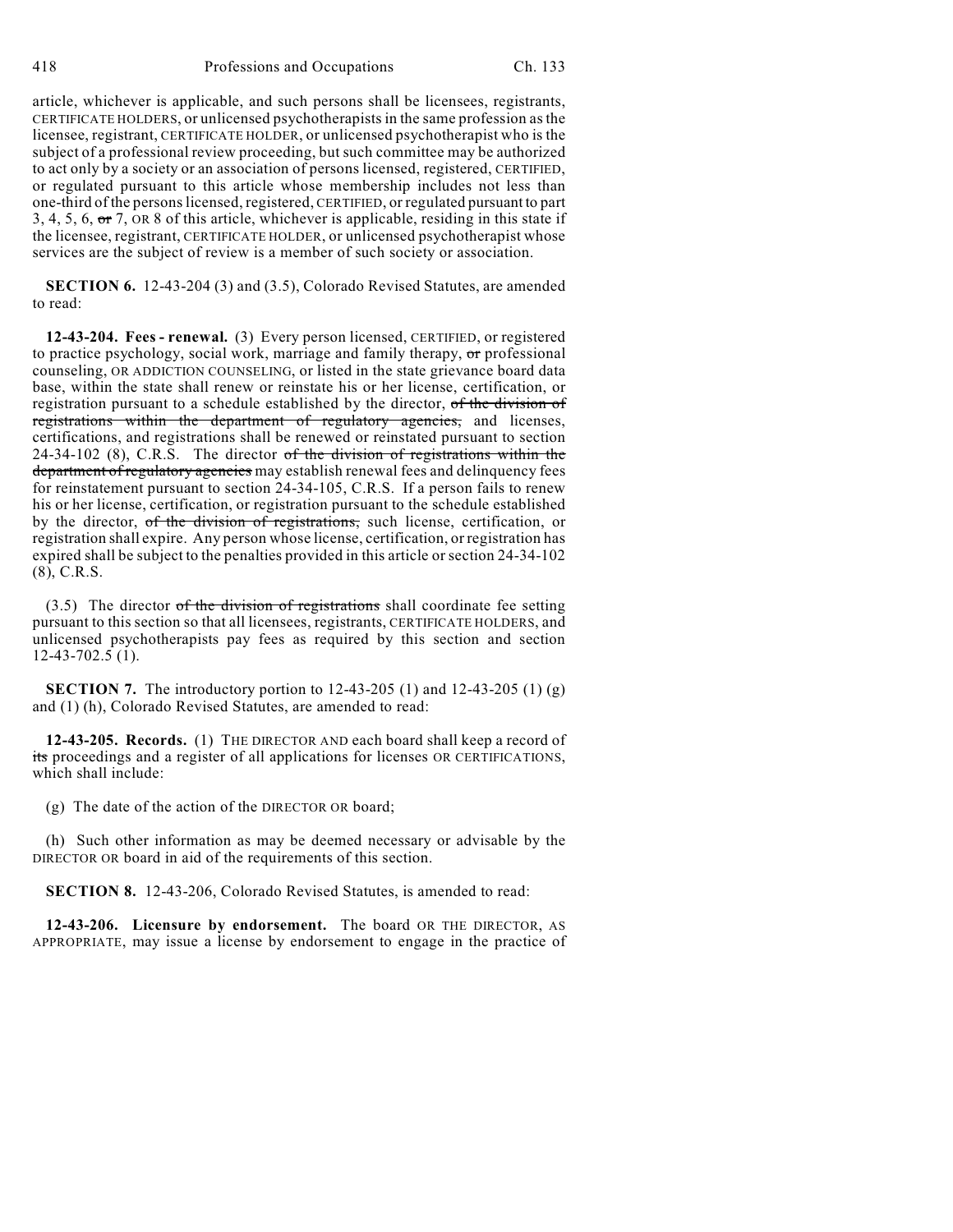psychology, social work, marriage and family therapy,  $\sigma r$  professional counseling, OR ADDICTION COUNSELING to any applicant who has a license, registration, or certification in good standing as a psychologist, social worker, marriage and family therapist, or professional counselor, OR ADDICTION COUNSELOR under the laws of another jurisdiction if the applicant presents proof satisfactory to the board OR DIRECTOR that, at the time of application for a Colorado license by endorsement, the applicant possesses credentials and qualifications that are substantially equivalent to the requirements of section 12-43-304, 12-43-404, 12-43-504, or 12-43-603, OR 12-43-804, whichever is applicable. Each board OR THE DIRECTOR shall promulgate rules and regulations setting forth the manner in which credentials and qualifications of an applicant will be reviewed by the board OR THE DIRECTOR.

**SECTION 9.** 12-43-206.5 (1) and (2), Colorado Revised Statutes, are amended to read:

**12-43-206.5. Provisional license - repeal.** (1) (a) The board OR DIRECTOR may issue a provisional license to an applicant who has completed a post-graduate degree that meets the educational requirements for licensure in section 12-43-304, 12-43-403, 12-43-504, or 12-43-603, OR 12-43-804, as applicable, and who is working in a residential child care facility as defined in section 26-6-102 (8), C.R.S., under the supervision of a licensee.

(b) A provisional license issued pursuant to paragraph (a) of this subsection (1) shall terminate at the earliest of:

(I) Thirty days after termination of the provisional licensee's employment with a qualifying residential child care facility, unless the provisional licensee obtains and submits to the board OR DIRECTOR proof of employment with another residential child care facility; or

(II) Thirty days after termination of the provisional licensee's supervision by a licensee unless the provisional licensee obtains and submits to the board OR DIRECTOR proof of supervision by another licensee.

(c) A provisional licensee shall notify the board OR DIRECTOR of any change in supervision within thirty days after the change.

(2) THE DIRECTOR AND each board may charge an application fee to an applicant for a provisional license. All fees collected pursuant to this subsection (2) shall be transmitted to the state treasurer, who shall credit the same to the division of registrations cash fund pursuant to section 24-34-105, C.R.S. An application for a provisional license shall identify the name, contact information, and license number of the licensee providing supervision of the provisional licensure applicant.

**SECTION 10.** 12-43-208, Colorado Revised Statutes, is amended to read:

**12-43-208. Drugs - medicine.** Nothing in this article shall be construed as permitting psychologists, social workers, marriage and family therapists, and professional counselors, AND ADDICTION COUNSELORS licensed, CERTIFIED, or registered under this article or unlicensed psychotherapists to administer or prescribe drugs or in any manner engage in the practice of medicine as defined by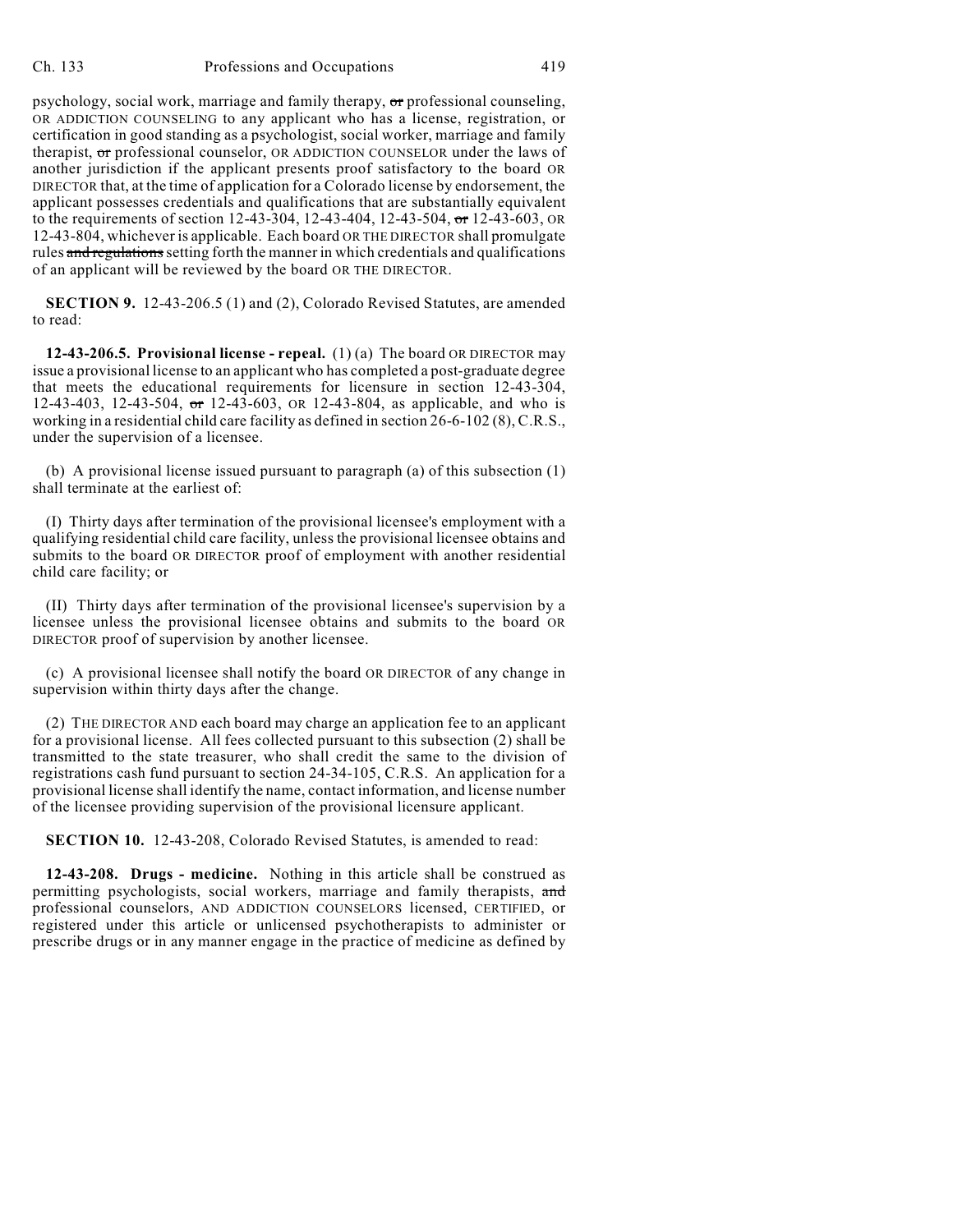the laws of this state.

**SECTION 11.** 12-43-209, Colorado Revised Statutes, is amended to read:

**12-43-209. Collaborate with physician.** A licensee, registrant, CERTIFICATE HOLDER, or unlicensed psychotherapist, in order to make provision for the diagnosis and treatment of medical problems, shall collaborate with a physician licensed under the laws of this state, except when practicing pursuant to the provisions of section 12-43-201 (9). A licensee, registrant, CERTIFICATE HOLDER, or unlicensed psychotherapist shall not diagnose, prescribe for, treat, or advise a client with reference to medical problems.

**SECTION 12.** The introductory portions to 12-43-211 (1) and (1) (b), Colorado Revised Statutes, are amended, and the said 12-43-211 (1) (b) is further amended BY THE ADDITION OF A NEW SUBPARAGRAPH, to read:

**12-43-211. Professional service corporations for the practice of psychology, social work, marriage and family therapy, professional counseling, and addiction counseling - definitions.** (1) Licensees may form professional service corporations for the practice of psychology, social work, marriage and family therapy, or professional counseling, OR ADDICTION COUNSELING under the "Colorado Business Corporation Act", articles 101 to 117 of title 7, C.R.S., if such corporations are organized and operated in accordance with the provisions of this section. The articles of incorporation of such corporations shall contain provisions complying with the following requirements:

(b) The corporation shall be organized by licensees for the purpose of conducting the practice of psychology, social work, marriage and family therapy, or professional counseling, OR ADDICTION COUNSELING by the respective licensees of those practices. The corporation may be organized with any other person, and any person may own shares in such corporation, if the following conditions are met:

(VI) THE PRACTICE OF ADDICTION COUNSELING BY THE PROFESSIONAL SERVICE CORPORATION IS PERFORMED BY A LICENSED ADDICTION COUNSELOR ACTING INDEPENDENTLY OR UNDER THE SUPERVISION OF A PERSON LICENSED PURSUANT TO THIS ARTICLE OR A LICENSED ADDICTION COUNSELOR. ANY LICENSED ADDICTION COUNSELOR MEMBER OF THE PROFESSIONAL SERVICE CORPORATION REMAINS INDIVIDUALLY RESPONSIBLE FOR HIS OR HER PROFESSIONAL ACTS AND CONDUCT AS PROVIDED IN THIS ARTICLE.

**SECTION 13.** 12-43-213, Colorado Revised Statutes, is amended to read:

**12-43-213. Legislative intent - schools and colleges - examinations.** It is the intent of the general assembly that the definition relating to full-time courses of study and institutions of higher education for graduation of persons who are thereby qualified to take examinations for licensure under this article be liberally construed by THE DIRECTOR AND each board under its THE DIRECTOR'S OR BOARD'S rule-making powers to ensure the right to take such examinations. It is not the intent that technical barriers be used to deny the ability to take such examination.

**SECTION 14.** The introductory portion to 12-43-214 (1) and 12-43-214 (1) (a),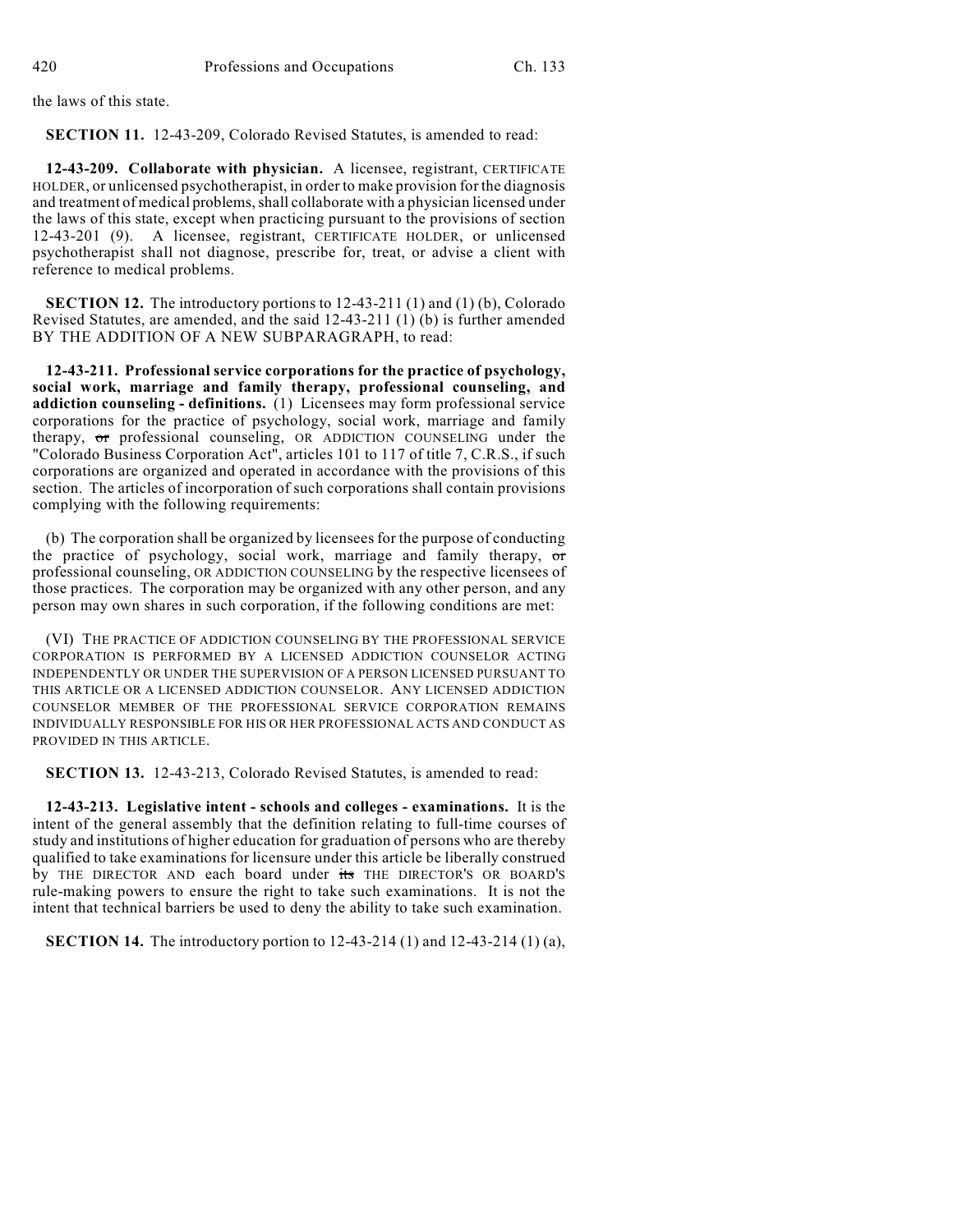(1) (b), (1) (d) (III), and (1) (d) (IV), Colorado Revised Statutes, are amended to read:

**12-43-214. Mandatory disclosure of information to clients.** (1) Except as otherwise provided in subsection (4) of this section, every unlicensed psychotherapist, licensee, CERTIFICATE HOLDER, or registrant shall provide the following information in writing to each client during the initial client contact:

(a) The name, business address, and business phone number of the unlicensed psychotherapist, licensee, CERTIFICATE HOLDER, or registrant;

(b) A listing of any degrees, credentials, CERTIFICATIONS, and licenses;

(d) A statement indicating that:

(III) In a professional relationship, sexual intimacy is never appropriate and should be reported to the DIRECTOR OR THE board that regulates, registers, CERTIFIES, or licenses such unlicensed psychotherapist, registrant, CERTIFICATE HOLDER, or licensee;

(IV) The information provided by the client during therapy sessions is legally confidential in the case of licensed marriage and family therapists, social workers, professional counselors, psychologists, LICENSED OR CERTIFIED ADDICTION COUNSELORS, and unlicensed psychotherapists, except as provided in section 12-43-218 and except for certain legal exceptions that will be identified by the licensee, registrant, CERTIFICATE HOLDER, or unlicensed psychotherapist should any such situation arise during therapy.

**SECTION 15.** 12-43-215 (1), Colorado Revised Statutes, is amended to read:

**12-43-215. Scope of article - exemptions.** (1) Any person engaged in the practice of religious ministry shall not be required to comply with the provisions of this article; except that such person shall not hold himself or herself out to the public by any title incorporating the terms "psychologist", "social worker", "licensed social worker", "LSW", "licensed clinical social worker", "clinical social worker", "LCSW", "licensed marriage and family therapist", "LMFT", "licensed professional counselor", or "LPC", "ADDICTION COUNSELOR", "LICENSED ADDICTION COUNSELOR", "LAC", "CERTIFIED ADDITION COUNSELOR", OR "CAC" unless that person has been licensed OR CERTIFIED pursuant to this article.

**SECTION 16.** 12-43-216, Colorado Revised Statutes, is amended to read:

**12-43-216. Title use restrictions.** A psychologist, social worker, marriage and family therapist, or professional counselor, OR ADDICTION COUNSELOR may only use the title for which he or she is licensed, CERTIFIED, or registered under this article. Except as provided in section 12-43-306 (3), no other person shall hold himself or herself out to the public by any title or description of services incorporating the terms "licensed clinical social worker", "clinical social worker", "LCSW", "licensed social worker", "LSW", "marriage and family therapist", "LMFT", "professional counselor", "LPC", "psychologist", "psychologist candidate", "psychology", or "psychological", "ADDICTION COUNSELOR", "LICENSED ADDICTION COUNSELOR",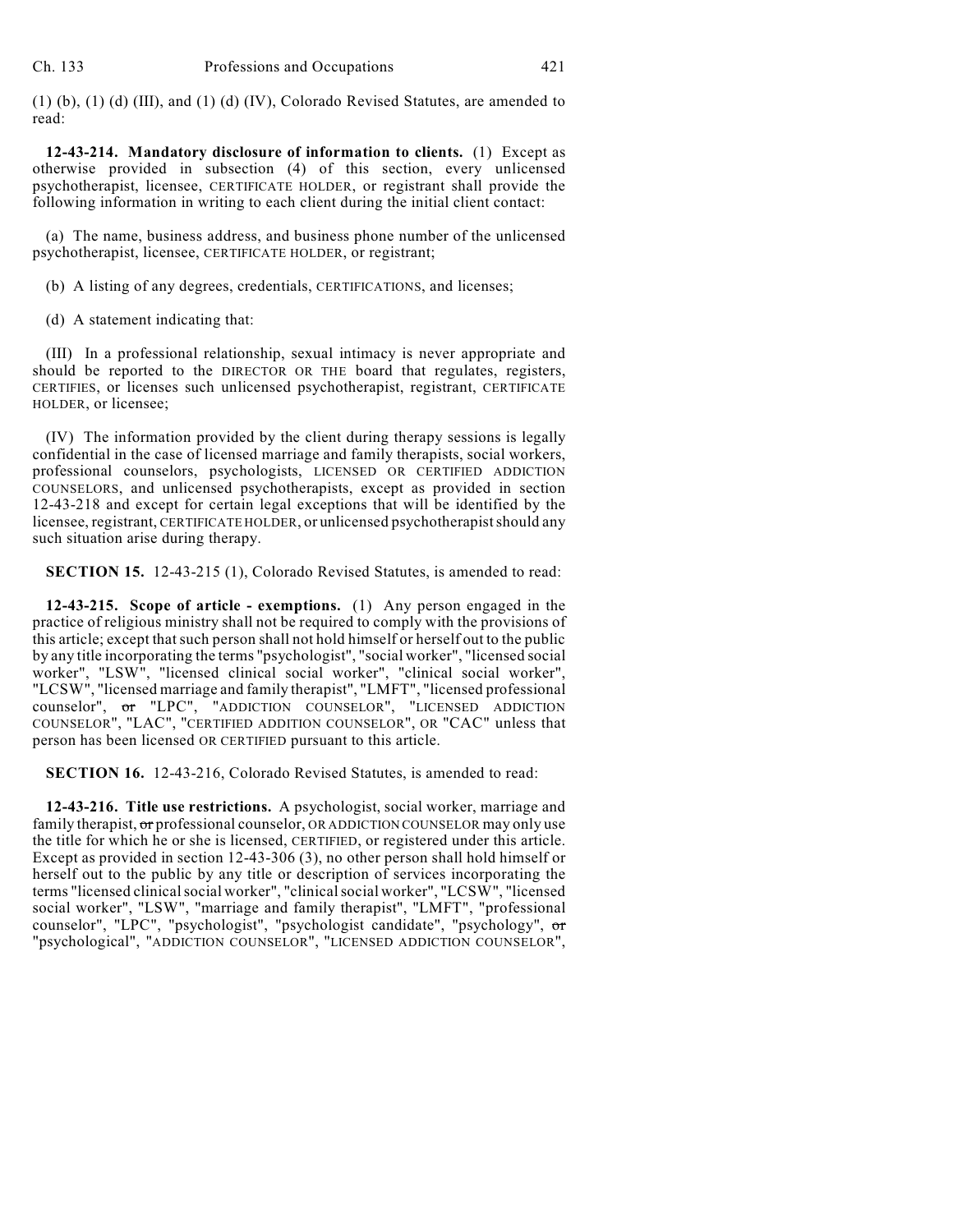"LAC", "CERTIFIED ADDICTION COUNSELOR", OR "CAC", and no other person shall state or imply that he or she is licensed to practice social work, marriage and family therapy, professional counseling,  $\sigma$ r psychology, OR ADDICTION COUNSELING. Nothing in this section shall prohibit a person from stating or using the educational degrees that such person has obtained.

**SECTION 17.** 12-43-218 (1), (2), and (3), Colorado Revised Statutes, are amended to read:

**12-43-218. Disclosure of confidential communications.** (1) A licensee, school psychologist, registrant, CERTIFICATE HOLDER, or unlicensed psychotherapist shall not disclose, without the consent of the client, any confidential communications made by the client, or advice given thereon, in the course of professional employment; nor shall a licensee's, school psychologist's, registrant's, CERTIFICATE HOLDER'S, or unlicensed psychotherapist's employee or associate, whether clerical or professional, disclose any knowledge of said communications acquired in such capacity; nor shall any person who has participated in any therapy conducted under the supervision of a licensee, school psychologist, registrant, CERTIFICATE HOLDER, or unlicensed psychotherapist, including, but not limited to, group therapy sessions, disclose any knowledge gained during the course of such therapy without the consent of the person to whom the knowledge relates.

(2) Subsection (1) of this section shall not apply when:

(a) A client or the heirs, executors, or administrators of a client file suit or a complaint against a licensee, school psychologist, registrant, CERTIFICATE HOLDER, or unlicensed psychotherapist on any cause of action arising out of or connected with the care or treatment of such client by the licensee, school psychologist, registrant, CERTIFICATE HOLDER, or unlicensed psychotherapist;

(b) A licensee, school psychologist, registrant, CERTIFICATE HOLDER, or unlicensed psychotherapist was in consultation with a physician, registered professional nurse, licensee, school psychologist, registrant, CERTIFICATE HOLDER, or unlicensed psychotherapist against whom a suit or complaint was filed based on the case out of which said suit or complaint arises;

(c) A review of services of a licensee, school psychologist, registrant, CERTIFICATE HOLDER, or unlicensed psychotherapist is conducted by any of the following:

(I) A board OR THE DIRECTOR or a person or group authorized by such THE board OR DIRECTOR to make an investigation on its behalf;

(II) The governing board of a hospital licensed pursuant to part 1 of article 3 of title 25, C.R.S., where said licensee, school psychologist, registrant, CERTIFICATE HOLDER, or unlicensed psychotherapist practices or the medical staff of such hospital if the medical staff operates pursuant to written bylaws approved by the governing board of such hospital; or

(III) A professional review committee established pursuant to section 12-43-203 (11) if said person has signed a release authorizing such review.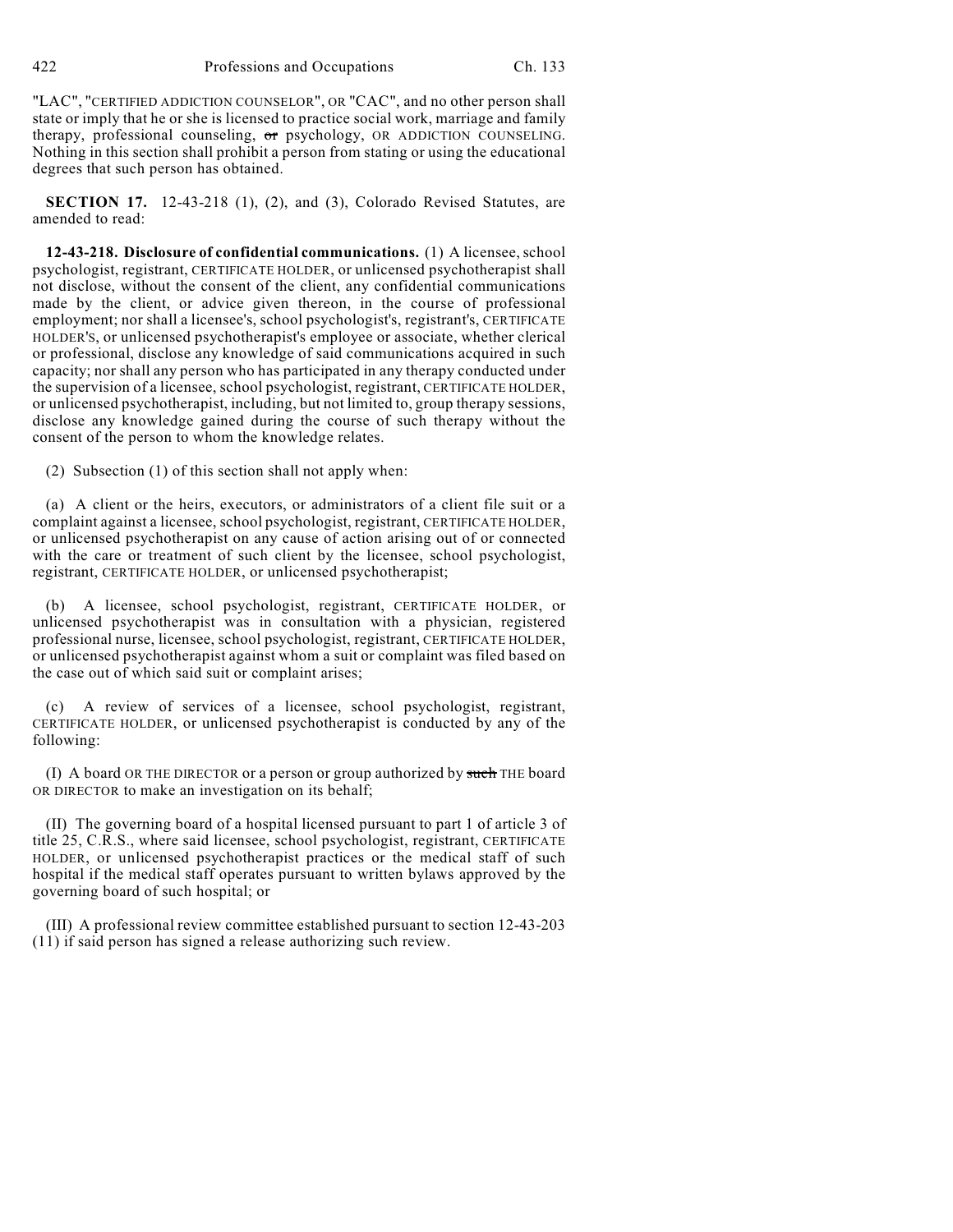(3) The records and information produced and used in the review provided for in paragraph (c) of subsection (2) of this section shall not become public records solely by virtue of the use of such records and information. The identity of any client whose records are so reviewed shall not be disclosed to any person not directly involved in such review process, and procedures shall be adopted by THE DIRECTOR OR a board, hospital, association, or society to ensure that the identity of the client is concealed during the review process itself and to comply with the provisions of section 12-43-224 (4).

**SECTION 18.** The introductory portion to 12-43-221 (1) and 12-43-221 (1) (b) (I), (1) (b) (II), (1) (f), and (2), Colorado Revised Statutes, are amended to read:

**12-43-221. Powers and duties of the boards.** (1) In addition to all other powers and duties conferred and imposed upon the boards, as defined in section  $12-43-201$  (1), AND THE DIRECTOR by this article, each board has AND THE DIRECTOR, AS APPROPRIATE, HAVE the following powers and duties with respect to the licensing, registration, CERTIFICATION, and regulation of the persons licensed, registered, CERTIFIED, or listed by each individual board pursuant to part 3, 4, 5, 6, or 7 of this article OR BY THE DIRECTOR PURSUANT TO PART 8 OF THIS ARTICLE:

(b) (I) To make investigations, hold hearings, and take evidence in accordance with the provisions of article 4 of title 24, C.R.S., and this article in all matters relating to the exercise and performance of the powers and duties vested in each board OR THE DIRECTOR.

 $(II)$  THE DIRECTOR AND each board, or an administrative law judge acting on such THE DIRECTOR'S OR board's behalf, shall have the power to administer oaths, take affirmations of witnesses, and issue subpoenas to compel the attendance of witnesses and the production of all relevant papers, books, records, documentary evidence, and materials in any hearing, investigation, accusation, or other matter coming before the DIRECTOR OR board. THE DIRECTOR AND each board may appoint an administrative law judge pursuant to part 10 of article 30 of title 24, C.R.S., to take evidence and to make findings and report them to the DIRECTOR OR board pursuant to paragraph (e) of this subsection (1).

(f) To notify the public of all disciplinary actions taken against licensees, registrants, CERTIFICATE HOLDERS, or unlicensed psychotherapists pursuant to this article.

(2) Pursuant to this part 2 and article 4 of title 24, C.R.S., THE DIRECTOR AND each board is authorized to adopt and revise such rules as may be necessary to enable it THE DIRECTOR OR BOARD to carry out the provisions of this part 2 with respect to the regulation of the persons licensed, registered, CERTIFIED, or regulated by each individual board pursuant to part 3, 4, 5, 6, or 7 of this article OR BY THE DIRECTOR PURSUANT TO PART 8 OF THIS ARTICLE.

**SECTION 19.** The introductory portion to 12-43-222 (1) and 12-43-222 (1) (e), (1) (w), and (2), Colorado Revised Statutes, are amended to read:

**12-43-222. Prohibited activities - related provisions.** (1) A person licensed, registered, CERTIFIED, or regulated under part 3, 4, 5, 6,  $\sigma$  7, OR 8 of this article is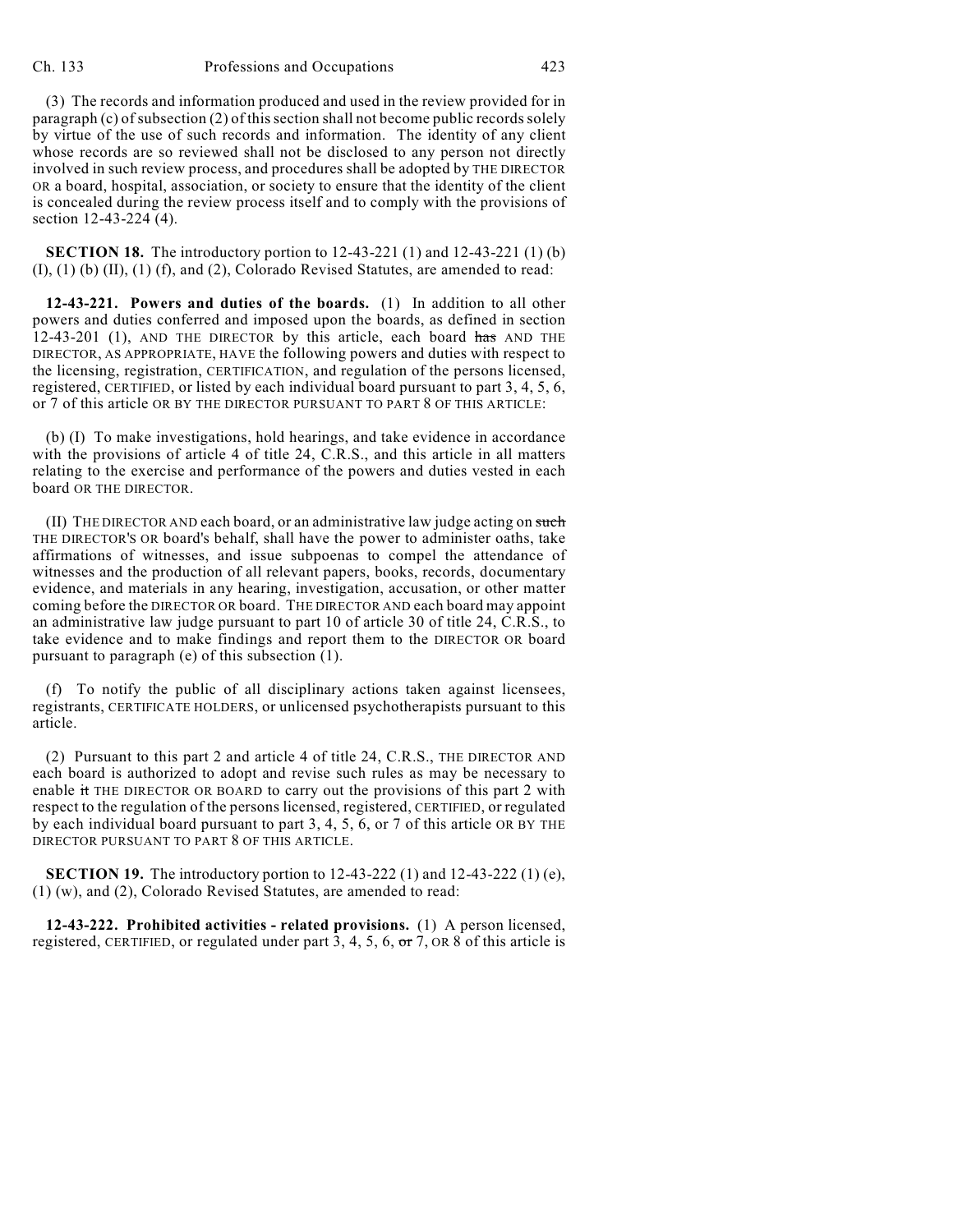in violation of this article if such person:

(e) Is habitually intemperate or excessively uses any habit-forming drug or is a habitual user of any controlled substance, as defined in section 12-22-303 (7), or any alcoholic beverage, any of which renders him or her unfit to practice pursuant to parts PART 3, 4, 5, 6,  $\sigma$ r 7, OR 8 of this article;

(w) Has sold or fraudulently obtained or furnished a license, CERTIFICATION, or registration to practice as a social worker, marriage and family therapist, professional counselor, or psychologist, OR ADDICTION COUNSELOR or has aided or abetted therein.

(2) A disciplinary action relating to a license, registration, CERTIFICATION, or listing to practice a profession licensed, registered, CERTIFIED, or listed under part 3, 4, 5, 6, or 7, OR 8 of this article or any related occupation in any other state, territory, or country for disciplinary reasons shall be deemed to be prima facie evidence of grounds for disciplinary action, including denial of licensure, by a board OR THE DIRECTOR. This subsection (2) shall apply only to disciplinary actions based upon acts or omissions in such other state, territory, or country substantially similar to those set out as grounds for disciplinary action pursuant to subsection (1) of this section.

**SECTION 20.** 12-43-226 (2) and (4), Colorado Revised Statutes, are amended to read:

**12-43-226. Unauthorized practice - penalties.** (2) Any person who practices or offers or attempts to practice as a social worker, marriage and family therapist, professional counselor, ADDICTION COUNSELOR, or psychologist without an active license, CERTIFICATION, or registration issued under this article commits a class 2 misdemeanor and shall be punished as provided in section 18-1.3-501, C.R.S., for the first offense. Any person who commits a second or any subsequent offense commits a class 6 felony and shall be punished as provided in section 18-1.3-401, C.R.S.

(4) No action may be maintained for the breach of a contract involving the unlawful practice of psychology, social work, professional counseling, marriage and family therapy, ADDICTION COUNSELING, or psychotherapy or for the recovery of compensation for services rendered under such a contract.

**SECTION 21.** 12-43-229, Colorado Revised Statutes, is amended to read:

**12-43-229. Repeal of article.** (1) PARTS 1 TO 7 OF this article is ARE repealed, effective July 1, 2011. Prior to such repeal, all of the boards relating to the licensing of and grievances against any person licensed, registered, or regulated pursuant to the provisions of this article shall be reviewed as provided for in section 24-34-104, C.R.S.

(2) THE FUNCTIONS OF THE DIRECTOR REGARDING ADDICTION COUNSELORS AS SET FORTH IN PART 8 OF THIS ARTICLE ARE REPEALED, EFFECTIVE JULY 1, 2011. PRIOR TO SUCH REPEAL, THE FUNCTIONS OF THE DIRECTOR SHALL BE REVIEWED PURSUANT TO SECTION 24-34-104, C.R.S.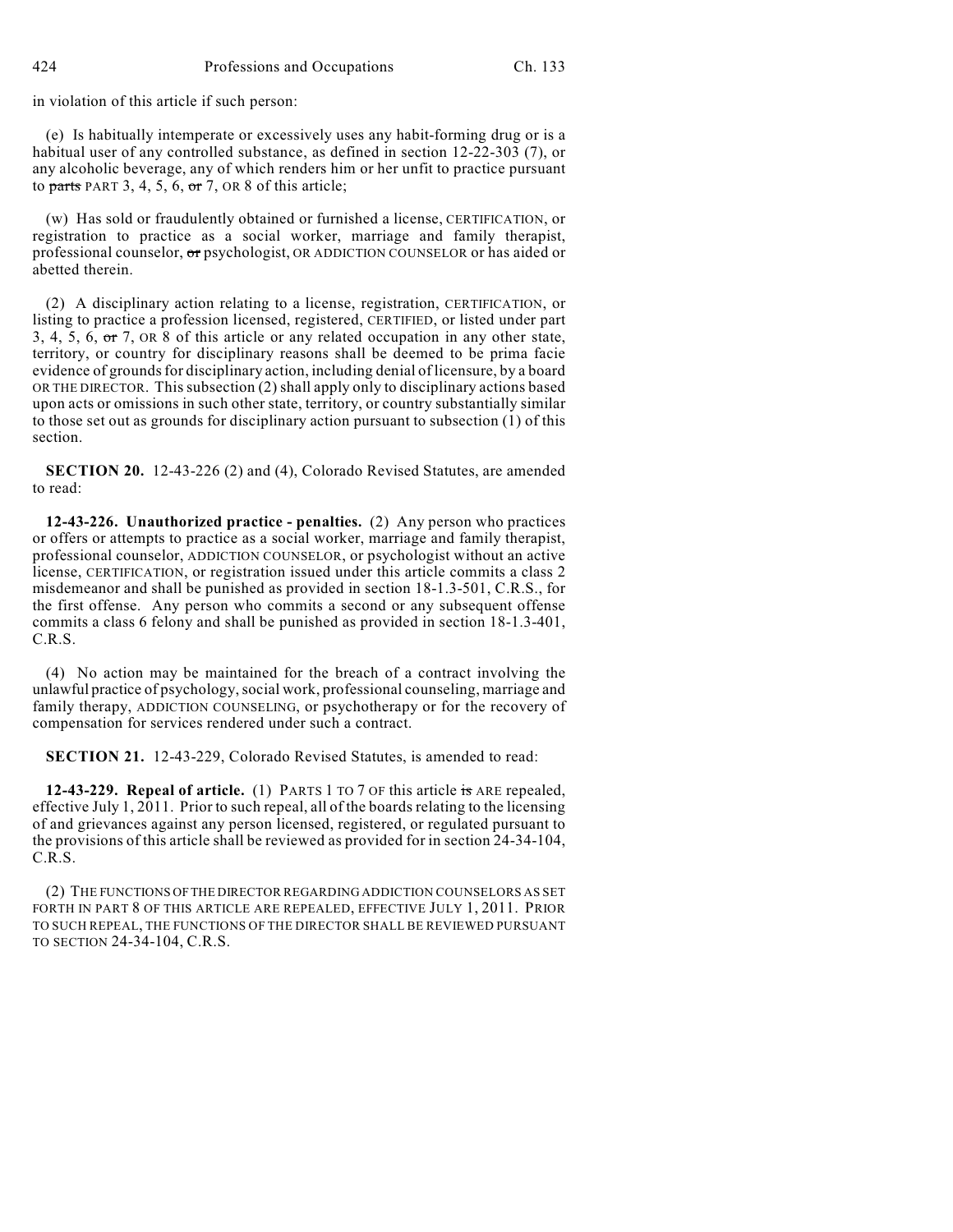**SECTION 22. Repeal of provision being relocated in this act.** 24-34-102 (14), Colorado Revised Statutes, is repealed.

**SECTION 23.** 24-34-104 (42) (g), Colorado Revised Statutes, is amended, and the said 24-34-104 (42) is further amended BY THE ADDITION OF A NEW PARAGRAPH, to read:

**24-34-104. General assembly review of regulatory agencies and functions for termination, continuation, or reestablishment.** (42) The following agencies, functions, or both, shall terminate on July 1, 2011:

(g) Notwithstanding paragraph (a) of subsection (11) of this section, boards relating to the licensing of and grievances against any person regulated, registered, or licensed pursuant to the provisions of PARTS  $3, 4, 5, 6$ , AND 7 OF article 43 of title 12, C.R.S., and created pursuant to article 43 of title 12, C.R.S.;

(n) THE LICENSING, CERTIFICATION, AND REGULATION OF ADDICTION COUNSELORS BY THE DIRECTOR OF THE DIVISION OF REGISTRATIONS IN THE DEPARTMENT OF REGULATORY AGENCIES IN ACCORDANCE WITH PART 8 OF ARTICLE 43 OF TITLE 12, C.R.S.

**SECTION 24.** 10-16-104 (7) (a) (I) (B) and (7) (b) (II) (B), Colorado Revised Statutes, are amended, and the said 10-16-104 (7) is further amended BY THE ADDITION OF A NEW PARAGRAPH, to read:

**10-16-104. Mandatory coverage provisions - definitions.** (7) **Reimbursement of providers.** (a) **Sickness and accident insurance.** (I) (B) The licensed persons who may not be denied reimbursement pursuant to sub-subparagraph (A) of this subparagraph (I) shall include registered professional nurses, and licensed clinical social workers, AND LICENSED ADDICTION COUNSELORS. However, such inclusion shall not be interpreted as enlarging the scope of professional nursing, or licensed clinical social worker, OR LICENSED ADDICTION COUNSELING practice. For purposes of this subsection  $(7)$ , "licensed clinical social worker" shall have the meaning set forth in subparagraph (III) of paragraph (b) of subsection (5) of this section.

(b) **Nonprofit hospital, medical-surgical, and health service corporations.** (II) (B) If a service is a benefit made available by a corporation subject to the provisions of this part 1 and part 3 of this article to its members or subscribers and such service is performed by a registered professional nurse within the scope of his or her license,  $\sigma r$  by a licensed clinical social worker within the scope of his or her license, OR BY A LICENSED ADDICTION COUNSELOR WITHIN THE SCOPE OF HIS OR HER LICENSE, the reimbursement for such service shall be made directly to the registered professional nurse, or licensed clinical social worker, OR LICENSED ADDICTION COUNSELOR when acting as an independent provider under contract with the corporation. However, such inclusion shall not be interpreted as expanding the scope of professional nursing, or licensed clinical social worker, OR LICENSED ADDICTION COUNSELING practice. Nothing shall be construed to allow duplicate payment for the same service by different providers. For purposes of this subsection  $(7)$ , "licensed clinical social worker" shall have the meaning set forth in subparagraph (III) of paragraph (b) of subsection (5) of this section.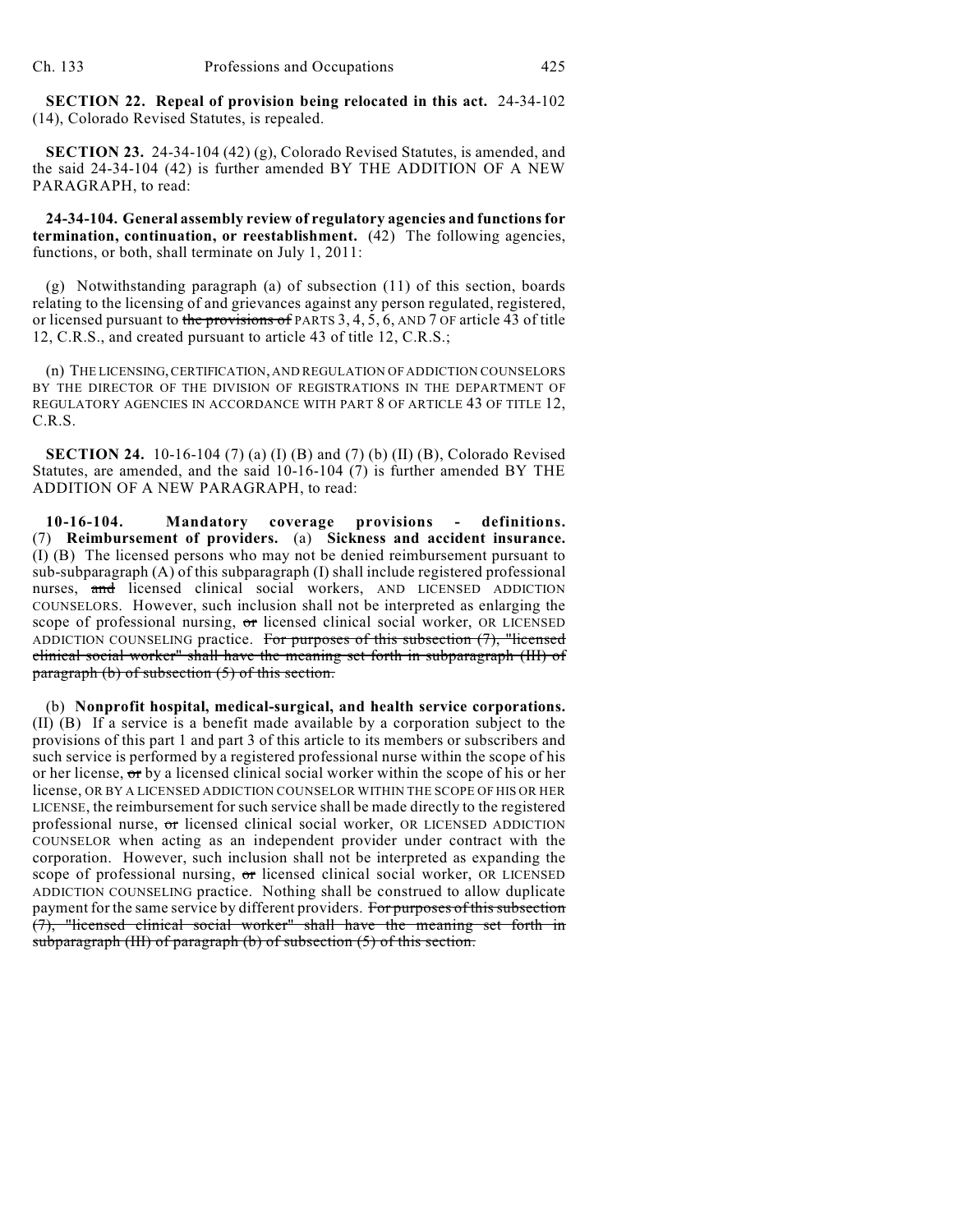(c) **Definitions.** AS USED IN THIS SUBSECTION (7):

(I) "LICENSED ADDICTION COUNSELOR" SHALL HAVE THE SAME MEANING AS SET FORTH IN SECTION 12-43-201, C.R.S.

(II) "LICENSED CLINICAL SOCIAL WORKER" SHALL HAVE THE SAME MEANING AS SET FORTH IN SUBPARAGRAPH (III) OF PARAGRAPH (b) OF SUBSECTION (5) OF THIS SECTION.

**SECTION 25.** 13-4-102 (2) (s) and (2) (t), Colorado Revised Statutes, are amended to read:

**13-4-102. Jurisdiction.** (2) The court of appeals shall have initial jurisdiction to:

(s) Review final actions and orders appropriate for judicial review of the boards, as defined in section 12-43-201 (1), C.R.S., THAT ARE APPROPRIATE FOR JUDICIAL REVIEW, AND FINAL ACTIONS AND ORDERS OF THE DIRECTOR OF THE DIVISION OF REGISTRATIONS PERTAINING TO ADDICTION COUNSELORS PURSUANT TO PART 8 OF ARTICLE 43 OF TITLE 12, C.R.S., THAT ARE APPROPRIATE FOR JUDICIAL REVIEW;

(t) Review final actions and orders appropriate for judicial review of the Colorado state board of psychologist examiners, the state board of social work examiners, the state board of marriage and family therapist examiners, and the state board of licensed professional counselor examiners, as provided in section 12-43-217, C.R.S.;

**SECTION 26.** 13-21-115.5 (3) (c) (II), Colorado Revised Statutes, is amended BY THE ADDITION OF A NEW SUB-SUBPARAGRAPH to read:

**13-21-115.5. Volunteer service act - immunity - exception for operation of motor vehicles.** (3) As used in this section, unless the context otherwise requires:

(c) (II) "Volunteer" includes:

(S) A LICENSED OR CERTIFIED ADDICTION COUNSELOR GOVERNED BY THE PROVISIONS OF ARTICLE 43 OF TITLE 12, C.R.S., PERFORMING ADDICTION COUNSELING, AS DEFINED IN SECTION 12-43-802, C.R.S., AS A VOLUNTEER FOR A NONPROFIT ORGANIZATION, A NONPROFIT CORPORATION, A GOVERNMENTAL ENTITY, OR A HOSPITAL.

**SECTION 27.** 18-12-203 (1) (e) (II), Colorado Revised Statutes, is amended to read:

**18-12-203. Criteria for obtaining a permit.** (1) Beginning May 17, 2003, except as otherwise provided in this section, a sheriff shall issue a permit to carry a concealed handgun to an applicant who:

(e) (II) The prohibition specified in this paragraph (e) shall not apply to an applicant who provides an affidavit, signed by a professional counselor OR ADDICTION COUNSELOR who is licensed pursuant to article 43 of title 12, C.R.S., and